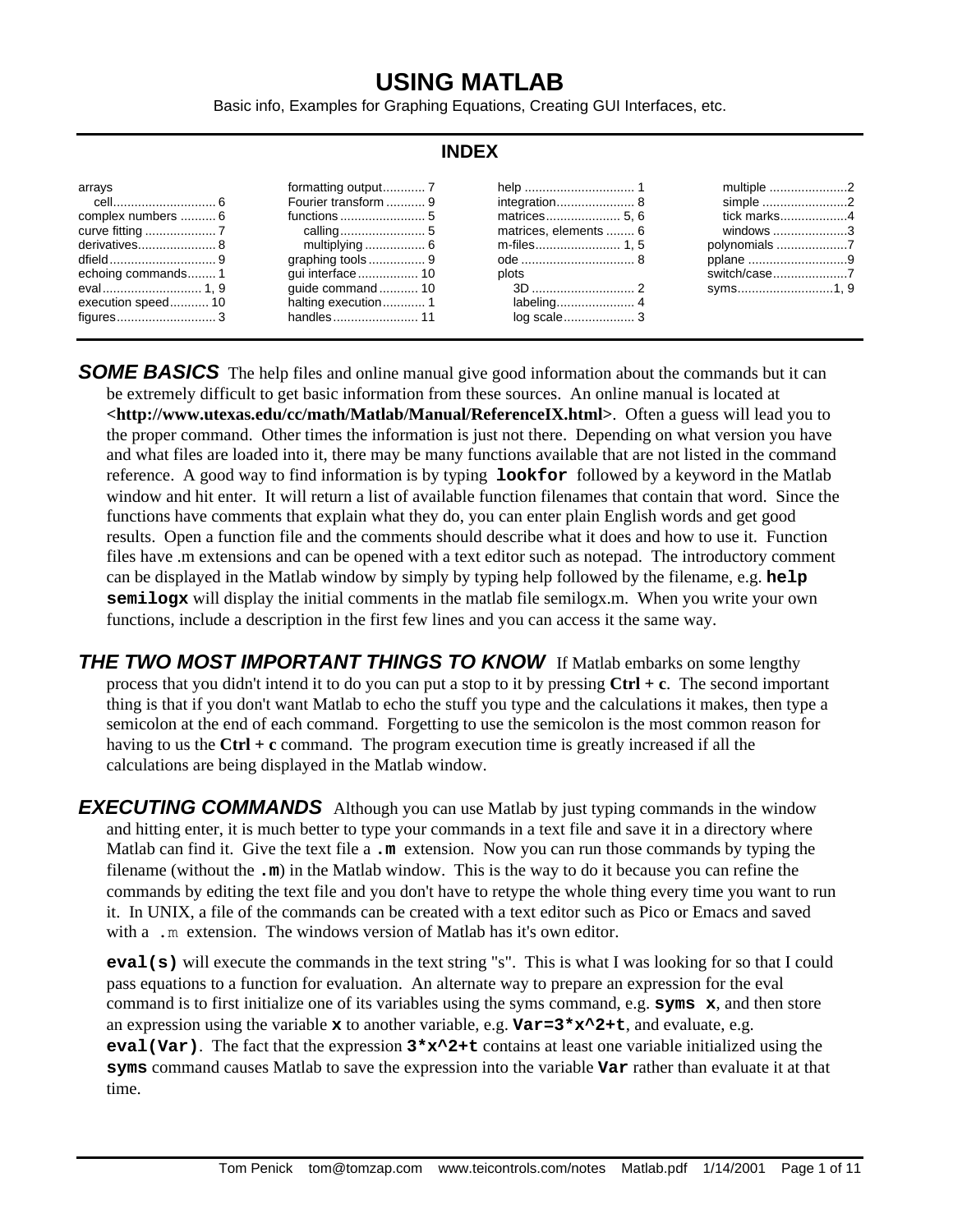*EXECUTING THE PROGRAM* In the UT Math lab we start Matlab by typing matlab at the linux prompt.

**CREATE A SIMPLE PLOT** This sample plots  $y = x^2 + 3x$  on one graph. The "for" loop is required because taking the square is not a valid matrix operation:

| newplot                   | % starts a new graphing window                   |
|---------------------------|--------------------------------------------------|
| $X=0; Y=0;$               | % initialize variables                           |
| for $x = 0 : .1 : 5$      | % repeat for values of x start : increment : end |
| $y = x^2 + 3*x;$          | % the equation                                   |
| $X = [X, x]; Y = [Y, Y];$ | % form matrices for plotting                     |
| end                       | % end of "for" statements                        |
| plot(X,Y);                | % variables to plot                              |
| grid on                   | % make the grid visible                          |

*CREATING MULTIPLE PLOTS* This sample plots 11 lines on one graph:

| newplot                              | % starts a new graphing window                       |
|--------------------------------------|------------------------------------------------------|
| $x = -6$ : 0.025 : 1.5;              | % plot from : resolution : plot to                   |
| $axis([-6 1.5 -1 2.5])$              | % extents of plotting window ( $[x_1 x_2 y_1 y_2]$ ) |
| hold on<br>plotting                  | % complete the following instructions before         |
| for $b = -5 : 1 : 5$                 | % list of values for b start : increment : end       |
| $y = (2-b)*exp(x) + (b-1)*exp(2*x);$ | % the equation                                       |
| plot(x,y);                           | % variables to plot                                  |
| end                                  | % end of instructions                                |
| hold off                             | % create the plot                                    |
| grid on                              | % make the grid visible                              |

3D PLOTS Example:

| $[X, Y] = meshgrid(-8: .5:8);$ | $\frac{0}{0}$                                         |
|--------------------------------|-------------------------------------------------------|
| $R = sqrt(X.^2+Y.^2)+eps;$     | % eps prevents a divide by zero error                 |
| $Z = \sin(R) \cdot /R$ ;       | % create $2 \times 2$ matrix                          |
| surf(Z)                        | % Z is a matrix of heights above an $i \times j$ grid |
| colormap hot                   | % defines colors used for 3D                          |
| shading interp                 | % or shading flat eliminates mesh lines               |
|                                |                                                       |

Another example:

**[X,Y] = meshgrid([-2:.15:2],[-4:.3:4]);** %

 $Z = X.*exp(-X.^2-Y.^2)$ ;

 $Z = X e^{(-X^2 - Y^2)}$ **surf(X,Y,Z)** % or **mesh(X,Y,Z)**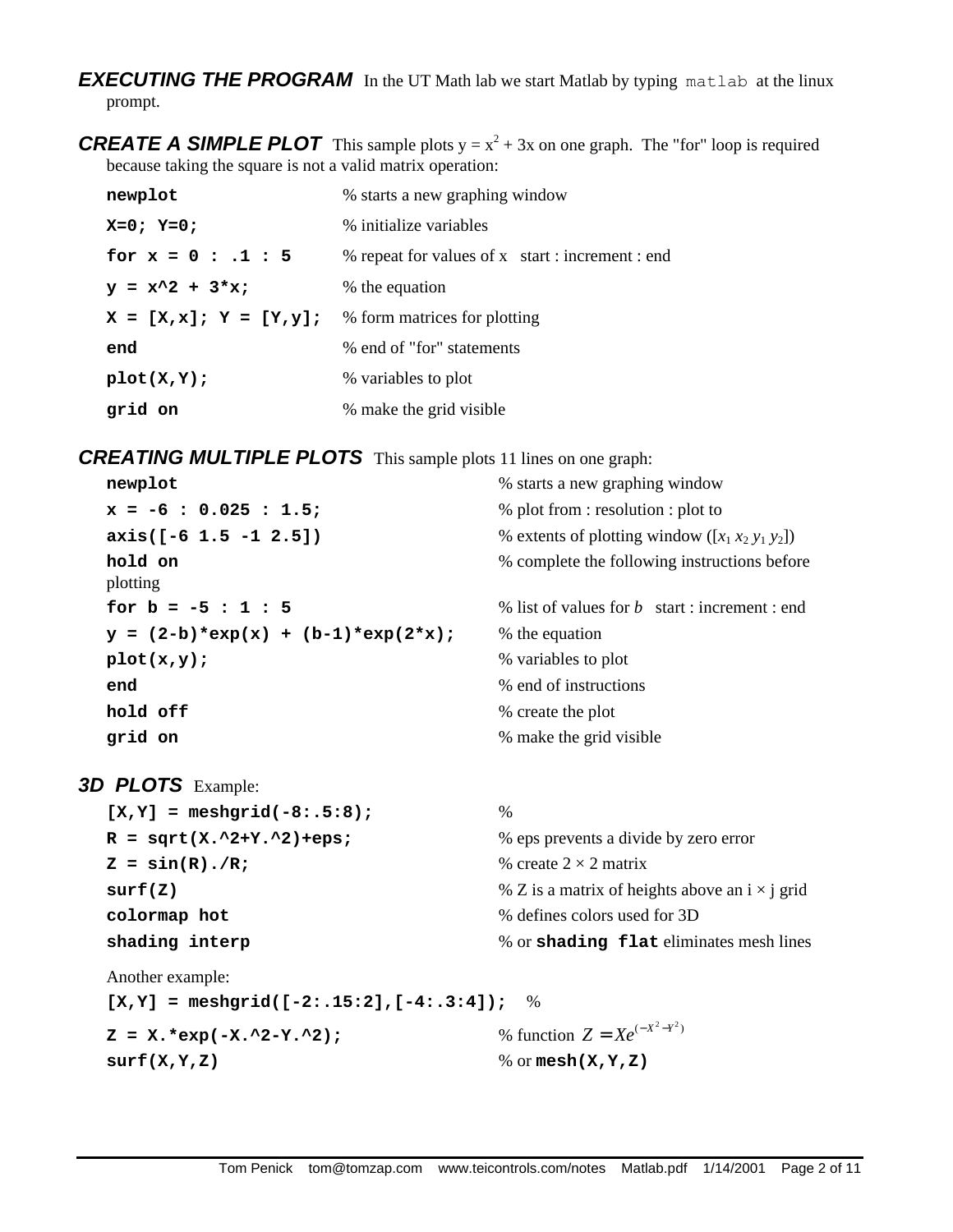## *LOG SCALE PLOTS*

| semilogx(X,Y);   | % linear y-axis, log x-axis |
|------------------|-----------------------------|
| semilogy(X,Y);   | % linear x-axis, log y-axis |
| $loglog(X, Y)$ ; | % log y-axis, log x-axis    |

An Example:

```
N=[ \exists \vdots X=[ \exists \vdots X=[ \exists \vdots X=[ \exists \vdots X=[ \exists \vdots X=[ \exists \vdots X=[ \exists \vdots X=[ \exists \vdots X=[ \exists \vdots X=[ \exists \vdots X=[ \exists \vdots X=[ \exists \vdots X=[ \exists \vdots X=[ \exists \vdwhile x < 10^8, \frac{10^8}{20} while \frac{10^8}{20} while \frac{10^8}{20} repeat for values of x start : increment : end
s = i * x; \% get the j-omega
y = 10^10*s * (s+.1)^2 / ((s+1) * (1+s/10^4)^2); % the function to plot
X = [X, x]; N = [N, y]; \% form matrices for X and complex Y values
x = x \cdot 1.05; \frac{1}{2} \frac{1}{2} \frac{1}{2} \frac{1}{2} \frac{1}{2} \frac{1}{2} \frac{1}{2} \frac{1}{2} \frac{1}{2} \frac{1}{2} \frac{1}{2} \frac{1}{2} \frac{1}{2} \frac{1}{2} \frac{1}{2} \frac{1}{2} \frac{1}{2} \frac{1}{2} \frac{1}{2} \frac{1}{2} \frac{1}{2end end s end s s end s s s s s s s s s s s s s s s s s s s s s s s s s s s s s s
Y = 20 * log10(abs(N)); % get the Y-matrix in dB
semilogx(X,Y); % variables to plot
```
## *WORKING WITH FIGURES (PLOT WINDOWS)*

To create a figure and store its handle: **FigName = figure**.

To specify figure location and size **figure('Position',[Left Bottom Width Height])**

Special characters can be used in figure labeling:

```
{\itA{_0}e}^{-\alpha{\itt}sin\beta{\itt} \alpha<<\beta 
makes A_0 e^{-\alpha t} \sin \beta t \quad \alpha < \beta
```
The title of a figure and its properties can be set:

set(get(h,'Title'),'String','This is the Title Text','FontName', 'times','FontAngle','italic','FontSize',14) The get command gets the figure handle; the set command then sets the properties.

To superimpose two plots with additional x-y axes:

```
hl1 = line(x1,y1,'Color','r');
ax1 = gca;
set(ax1,'Xcolor','r','Ycolor','r')
ax2 = axes('Position',get(ax1,'Position'),'XaxisLocation','top', 
   'YaxisLocation','right','Color','none','Xcolor','k','Ycolor','k');
hl2 = line(x2,y2,'Color','k','Ycolor','k');
% to make the grid lines line up:
xlimits = get(ax1,'Xlim');
ylimits = get(ax1,'Ylim');
xinc = (xlimits(2)-xlimits(1))/5;
yinc = (ylimits(2)-ylimits(1))/5;
set(ax1,'Xtick',[xlimits(1):xinc:xlimits(2)],'Ytick', 
  [ylimits(1):yinc:ylimits(2)])
```
To plot two functions with **separate y-axes**: **plotyy(X1,Y1,X2,Y2);**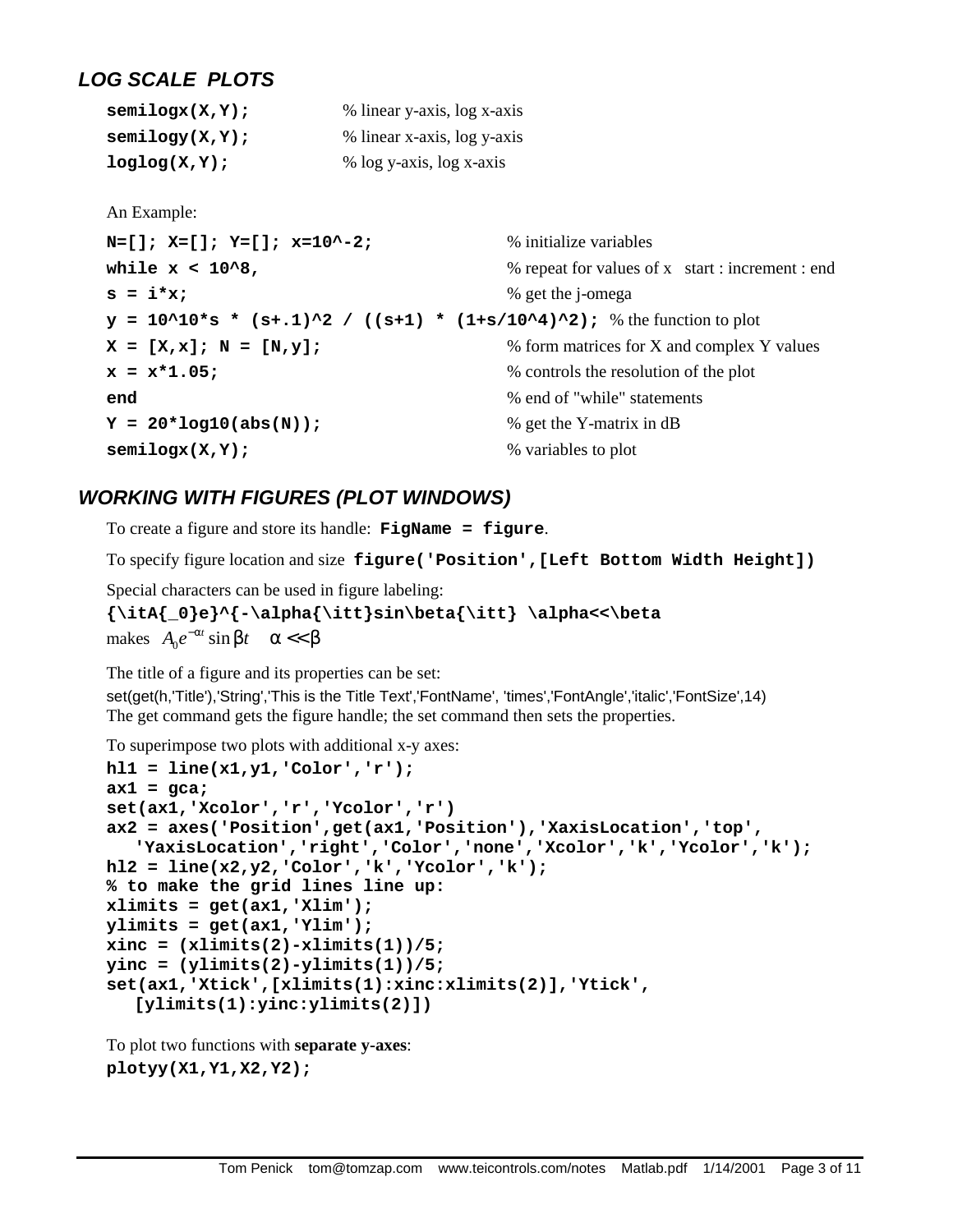To return handles for the left axis  $AX(1)$ , the right axis  $AX(2)$ , and the graphics objects for each plot in H1 and H2:

```
[AX,H1,H2] = plotyy(X1,Y1,X2,Y2);
set(AX(1),'XLim',[0,5]) %set X1 axes limits
set(AX(2),'XLim',[0,5]) %set X2 axes limits
```
#### Setting **tick marks**, font, color, etc.:

**set(gca,'Ytick',[0 2 4 6 8],'FontSize',16,'Xcolor','k','Ycolor',[0 0 0])** "gca" means "**get current axes**" and refers to getting the "handle" for the axes so that properties may be set. If the handle has already been stored in a variable, then the variable name may be substituted for gca. Axes has numerous properties such as "YTick" and "YColor." There are several ways of **specifying colors**. In the above example, **'k'** and **[0 0 0]** are equivalent and mean black. The three zeros are RGB values which may vary from 0 to 1.

The following statements give the plot a **title** and **label the X and Y axes**. These statement should be placed after the plot statement.

```
title('Shock Hazard for a 1300\Omega Person','FontSize',18,'Color',[0 0 0])
xlabel('Horizontal Distance in Feet','FontSize',16, 'Color',[0 0 0])
ylabel('Milliamps per Kilometer of Fence','FontSize',16, 'Color',[0 0 0])
```
**Text Notes:** To make an italic *t*:  ${\it\{ } \it\{ } \it\}$ . To make an  $\omega$ :  ${\omega}$ . To make superscripts and subscripts like  $k_1^2$ :  $k\{-1\}\{^2\}.$ 

The following statement sets the **limits of the X and Y axes** and goes somewhere after the plot statement. Note that the spelling is axis, which refers to something different than axes. **axis([Xmin Xmax Ymin Ymax])**

To **copy a figure** (plot) to the clipboard in Windows metafile format, type **print –dmeta** in the matlab window. This seems to do the same thing as the menu command Edit/Copy Figure. Color and size formatting is lost. What I do is to make the figure as large as possible, use the Print Screen button to copy the whole screen to the clipboard, then paste it into Paintshop Pro, reduce it to two colors if desired, and paste it into a Word document. If you are running a high screen resolution, you can get a reasonably high resolution image with all the formatting intact.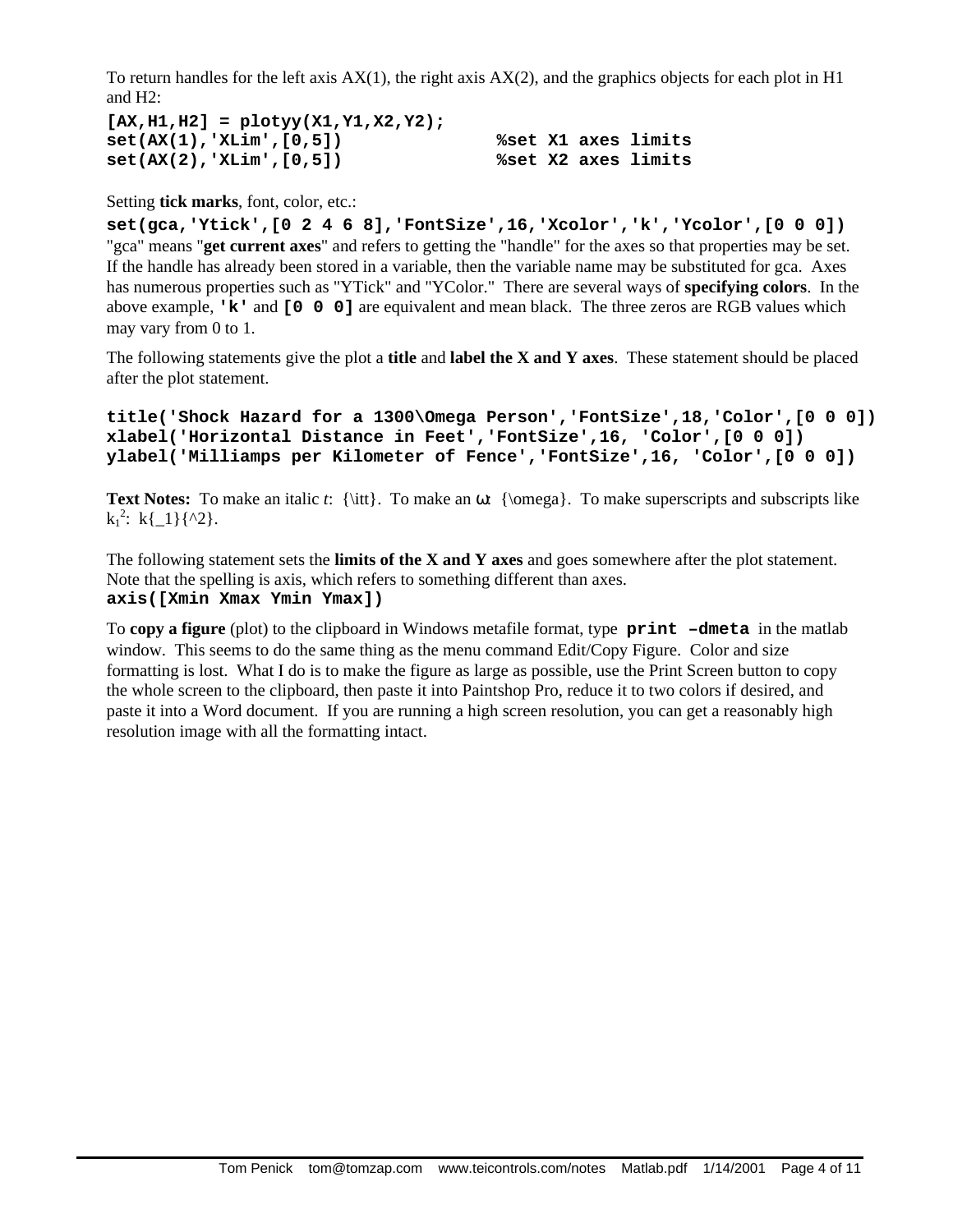*CREATING A FUNCTION, USE OF MATRICES* The following sample is a function file to be saved as brine.m and called from another file. It illustrates the use of matrices:

| function $X = brine(t)$<br><i>brine</i>                              |    |  |                         | % Function declaration to be called with the name |  |                                                          |
|----------------------------------------------------------------------|----|--|-------------------------|---------------------------------------------------|--|----------------------------------------------------------|
|                                                                      |    |  |                         |                                                   |  | % passing the variable $t$ and returning the value $X$ . |
| $A = [-0.167, 0, 0, 0, 0;$                                           |    |  |                         |                                                   |  | $%$ This is a 5 x 5 matrix.                              |
|                                                                      |    |  | $0.167, -0.5, 0, 0, 0;$ |                                                   |  | % Rows are separated by semicolons.                      |
|                                                                      |    |  | $0, 0.5, -0.125, 0, 0;$ |                                                   |  | % Columns are separated by commas.                       |
|                                                                      |    |  | $0, 0, 0.125, -0.2, 0;$ |                                                   |  | % The final semicolon just means that we                 |
| don't                                                                |    |  |                         |                                                   |  |                                                          |
|                                                                      | 0, |  | $0, 0, 0.2, -0.25$ ];   |                                                   |  | % want Matlab to redisplay the contents.                 |
| % This command has the program find a matrix of<br>$[V,D] = eig(A);$ |    |  |                         |                                                   |  |                                                          |
|                                                                      |    |  |                         |                                                   |  | % eigenvalues D and a matrix of eigenvectors V.          |
|                                                                      |    |  |                         |                                                   |  | % The trailing semicolon may be omitted if we wish       |
|                                                                      |    |  |                         |                                                   |  | % the results to be displayed.                           |
| $C = inv(V) * [10;0;0;0;0];$                                         |    |  |                         |                                                   |  | % This is a 1 x 5 matrix of initial values               |
| $X = V^*expm(t*D)*C;$                                                |    |  |                         |                                                   |  | % expm means the exponential function of a matrix        |

*CALLING THE FUNCTION FROM A SEPARATE FILE* The following file works together with the above to solve and graph a problem:

| $A = [10;0;0;0;0]$ ;<br>for $n=1:480$<br>$A(:,n+1) = brine(0.125*n);$<br>end | % Define a matrix A.<br>% Draw the graph in 481 segments<br>% Calls the function brine.m above and passes the<br>% value product $0.125$ x n. |
|------------------------------------------------------------------------------|-----------------------------------------------------------------------------------------------------------------------------------------------|
|                                                                              |                                                                                                                                               |
| newplot;                                                                     | % Begin a graph                                                                                                                               |
| $t = 0:0.125:60;$                                                            | % Plot t from 0 with resolution $0.125$ to 60                                                                                                 |
| axis([0 60 0 10 ]);                                                          | % Extents of the plotting window $x_1 x_2 y_1 y_2$                                                                                            |
| hold on                                                                      | % Draw all lines before finishing the graph.                                                                                                  |
| for $b = 1 : 1 : 5$                                                          | % Draw five lines                                                                                                                             |
| $plot(t+(b-1), A(b, :));$                                                    |                                                                                                                                               |
| end                                                                          |                                                                                                                                               |
| hold off                                                                     | % Complete the graph                                                                                                                          |
| grid on                                                                      | % Show the x-y grid                                                                                                                           |
| xlabel('Time in Seconds')                                                    | % optional label for x-axis                                                                                                                   |
| ylabel('Brine Concentration')                                                | % optional label for y-axis                                                                                                                   |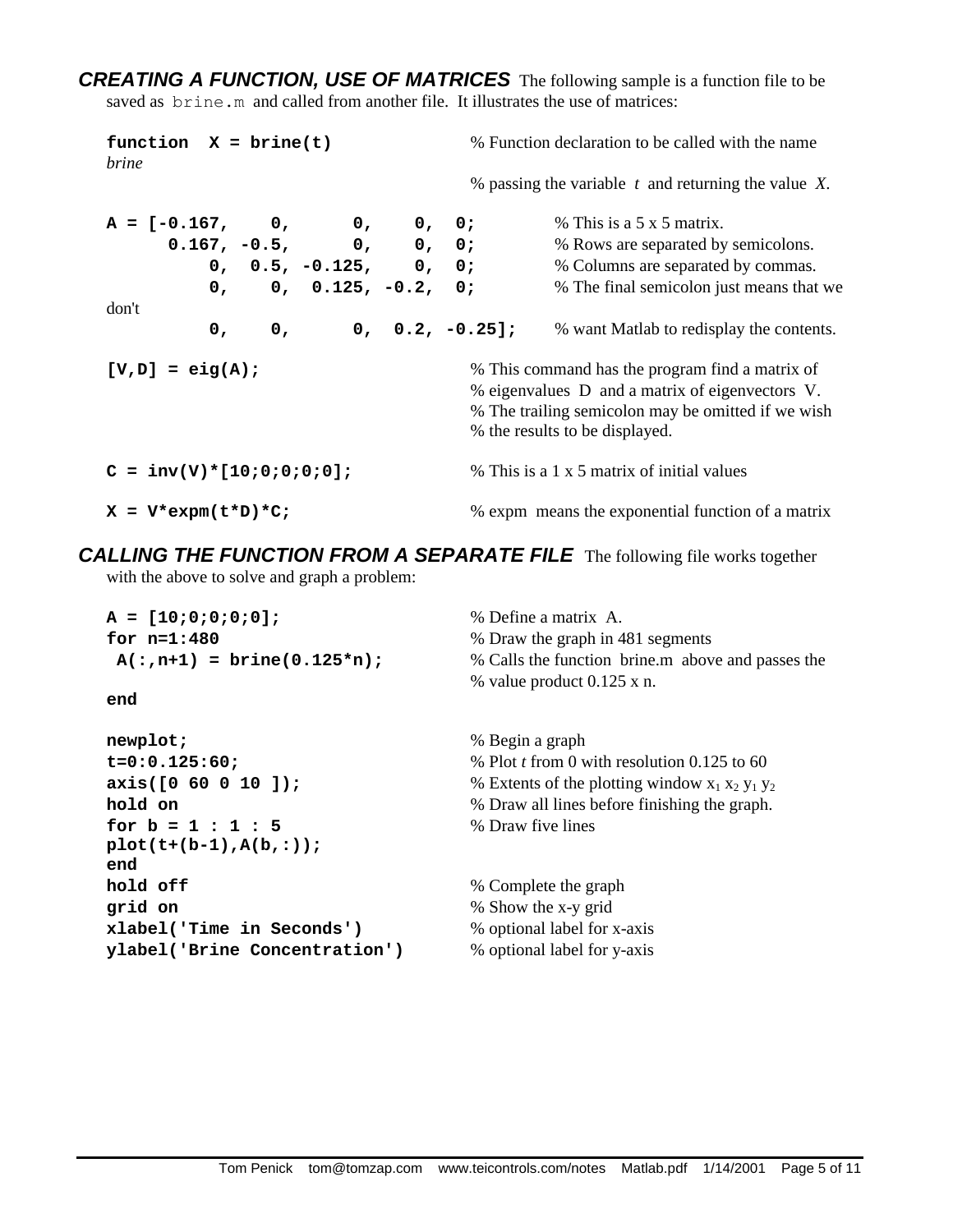#### *WORKING WITH MATRICES*

| $A = [1 2 3; 4 5 6; 7 8 9];$ | % A matrix is entered. Column elements are separated by spaces |
|------------------------------|----------------------------------------------------------------|
|                              | % (or commas) and rows are separated by semicolons. The        |
|                              | % semicolon at the end is optional and supresses the output,   |
|                              | % i.e. Matlab does not echo the matrix in the Matlab window.   |
| $A = [1 \ 2 \ 3]'$           | % An apostrophe transposes a matrix. This would ordinarily be  |
|                              | % a row matrix; the apostrophe makes it a column matrix.       |
| $A * B$                      | % Matrix multiplication is just like regular multiplication.   |
| det(A)                       | % The <b>determinant</b> is computed.                          |
| inv(A)                       | % The <b>inverse matrix</b> is computed.                       |
| rref(A)                      | % The <b>reduced row echelon form</b> is computed.             |
| Rows = $size(A,1)$           | % The <b>number of rows</b> in matrix A.                       |
| $Cols = size(A, 2)$          | % The <b>number of columns</b> in matrix A.                    |

To specify matrix elements,  $A(3, 4)$  is the element of the 3<sup>rd</sup> row, 4<sup>th</sup> column of matrix **A**. If **A** is a 4x4 matrix, then  $A(12)$  would refer to the same element.  $A(1:3,4)$  refers to the first 3 elements of the  $4<sup>th</sup>$ column;  $\text{sum}(\mathbf{A}(1:3,4))$  is their sum.  $\mathbf{A}(:,3))$  means all of column 3.  $\mathbf{A}(:,3) = [$ ] deletes column 3.

**CELL ARRAYS** Regular matrices can hold only one type of data, i.e. strings or numbers, not both. A **cell array** can hold multiple data types. There are two types of assignment statements.

Cell Indexing: **A(1,1) = {[1 4 3;0 7 8]};**  $A(1,2) = {$ **'Ann Smith'**};

Content Indexing:

**A{1,1} = [1 4 3;0 7 8];**  $A\{1,2\}$  = 'Ann Smith';

You can preallocate a cell array:

```
B = cell(2,3);
```
To access data from a cell array:

```
C = B\{1,2\};
```
Or to access an element of a submatrix from a cell array:

 $C = B{1,2}(3,4);$ 

**MULTIPLICATION OF FUNCTIONS** When multiplying two functions together it is necessary to use a period with asterisk .\* for the operator i.e. **y = exp(-x).\*cos(x).**

*USING COMPLEX NUMBERS* A complex number is stored in a single variable. The variables **i** and **j** are reserved for the square root of negative one.

|  | % The number $(3+2i)$ is saved to variable A.                                                                       |
|--|---------------------------------------------------------------------------------------------------------------------|
|  | % The phase angle of $(3+2i)$ is saved to variable <b>B</b> .                                                       |
|  | % The magnitude of $(3+2i)$ is saved to variable C.                                                                 |
|  | % The real part of $(3+2i)$ is saved to variable <b>D</b> .                                                         |
|  | % The imaginary part of $(3+2i)$ is saved to variable <b>E</b> .                                                    |
|  | % The absolute value of $(3+2i)$ is saved to variable <b>F</b> .                                                    |
|  | $A = 3 + 2 * i;$<br>$B = phase(A);$<br>$C = CP2MP(A);$<br>$D = real(A);$<br>$E = \text{imag}(A)$ ;<br>$F = abs(A);$ |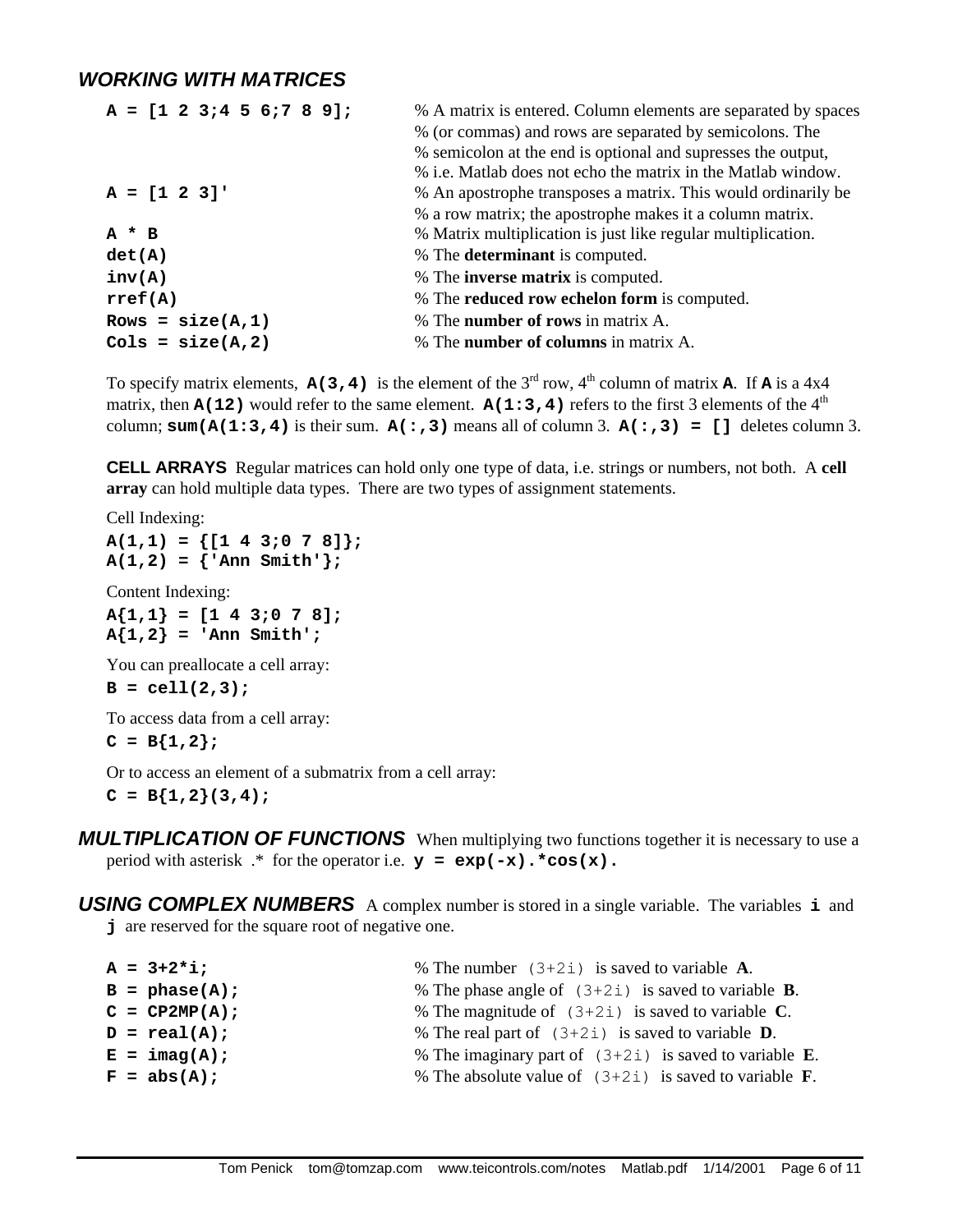*FORMATTING THE OUTPUT (DECIMAL PLACES)* Matlab has some shortcomings in this area, i.e. few choices. **format short** is the default. This is 5-digit precision. **format long** is 15 digit. **format bank** gives two decimal places. It is difficult to get anything else. If you change the format, it will remain that way until you change it back. If you want to arrange the data in columns, you can put it in a matrix, but it has to all be formatted the same way.

You can use num2str() to convert to a string. Trailing zeros will be dropped from decimal numbers, so decimals will not line up. One could use this command with a little code to deal with formatting.

### *WORKING WITH POLYNOMIALS*

To represent the **polynomial**  $x^3 - 2x - 5$ , save the coefficients in a matrix:

**p = [1 0 –2 –5]**

To **factor the polynomial** equation  $x^3 - 6x^2 + 11x - 6 = 0$ , enter the coefficients into a matrix and use the roots() command:

| $p = [1 -6 11 -6];$ | % Matrix of coefficients of the polynomial                 |
|---------------------|------------------------------------------------------------|
| $r = roots(p)$ '    | % Finds the roots of the polynomial. The apostrophe simply |
|                     | % makes the result r a row matrix (takes less room) rather |
|                     | % than a column matrix.                                    |

The result will be 3.0000 2.0000 1.0000. This means that the factors are  $(x-3)(x-2)(x-1)$ .

To find a polynomial to **fit a curve**:

**p = polyfit(x,y,n)**

where **x** is a matrix of x-values, **y** is a matrix of y-values, and **n** is the order of polynomial desired.

## *SWITCH/CASE STATEMENTS (LIKE SELECT/CASE)*

In Matlab, the select case statement is switch case:

```
switch expression
  case value 1
     statements
  case value 2
     more statements
  otherwise
     other statements
```
**end**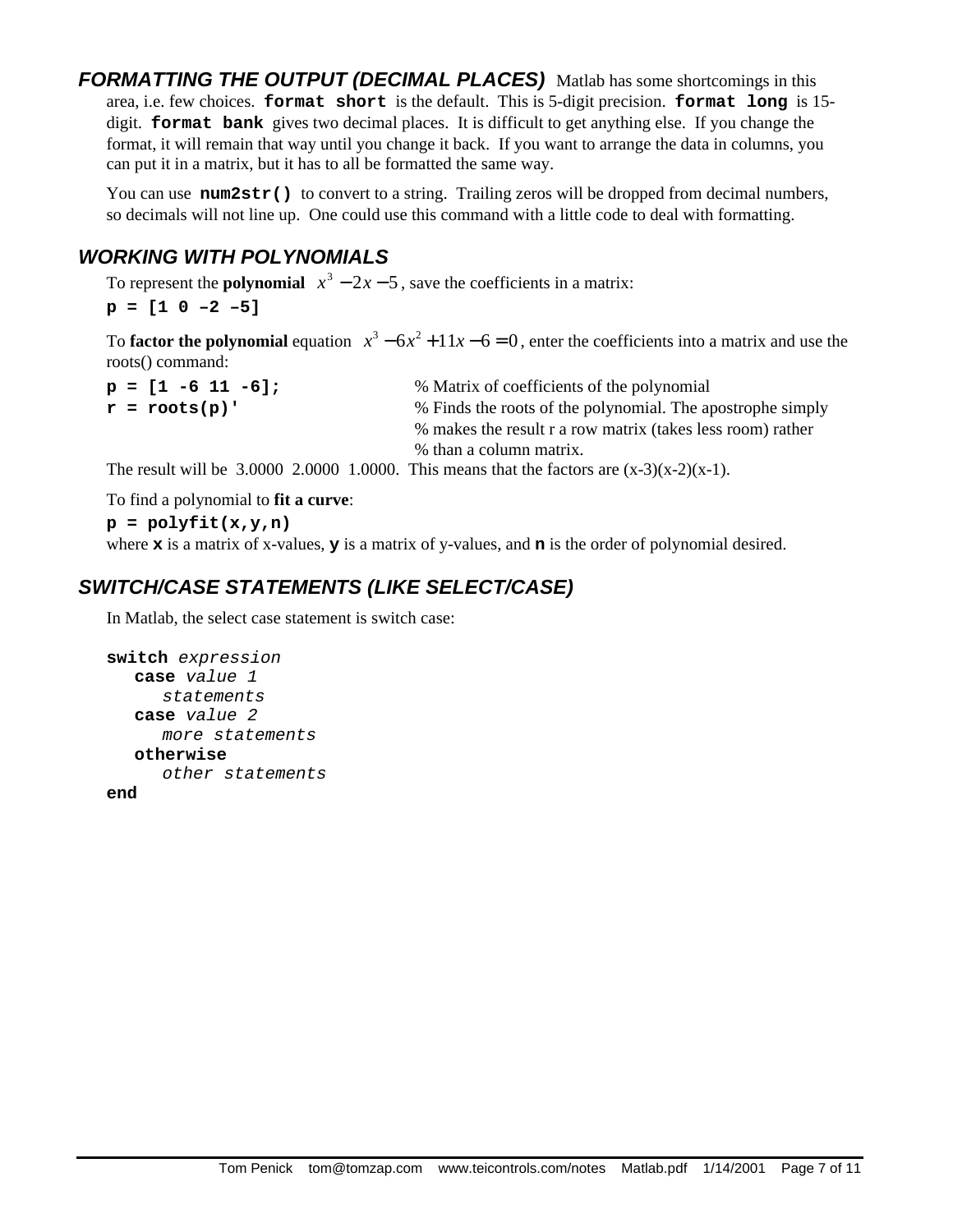#### *DERIVATIVES (Van der Pol equation)*

A second order derivative must be rewritten as a system of equations. Example:

 $y_1'' - u(1 - y_1^2) y_1' + y_1 = 0$  where u>0 is a scalar parameter System:  $y'_1 = y_2$  $y'_2 - u(1 - y_1^2)y_2 - y_1$ Create an ODE file (m-file) for u=1: Function  $dy = vdp1(t, y)$  $Dy = [y(2); (1-y(1)^2) * y(2) - y(1)]$ ;

Note that the *t* argument is not used, but must appear in the argument list along with *y*.

To solve over the time interval 0-20 with initial values  $y(1)=2$ ,  $y(2)=0$ : **[T,Y] = ode45('vdp1',[0 20],[2;0]);**

T is a column vector of time points. Y is a solution array of *y*(1) and *y*(2) values, each row corresponding to a value of T.

To plot both *y*(1) and *y*(2): **plot(t,y(:,1),'-',t,y(:,2),'—');**

For u = 1000, the character of the problem changes, called a *still* problem. We must use the **ode15s** command to evaluate it. Syntax is the same. There are other ode solvers also. Some operations require the function to be saved to an m-file. Here is an example function called **humps.m**:

**Function y=humps(x)**  $Y = 1. / ((x-p.3).^2+0.01)+1. / ((x-0.9).^2+0.04)-6;$ 

To integrate this function from 0 to 1:

**Q = quad('humps',0,1)**

To perform the double integration  $\int_{Y_{\text{min}}}^{Y_{\text{max}}} \int_{X_{\text{min}}}^{X_{\text{max}}} f(x, y) dx$  $\int_{Y_{\text{min}}}^{Y_{\text{max}}} \int_{X_{\text{min}}}^{X_{\text{max}}} f(x, y) dx dy$ :

**R = quad2('name',Xmin,Xmax,Ymin,Ymax)**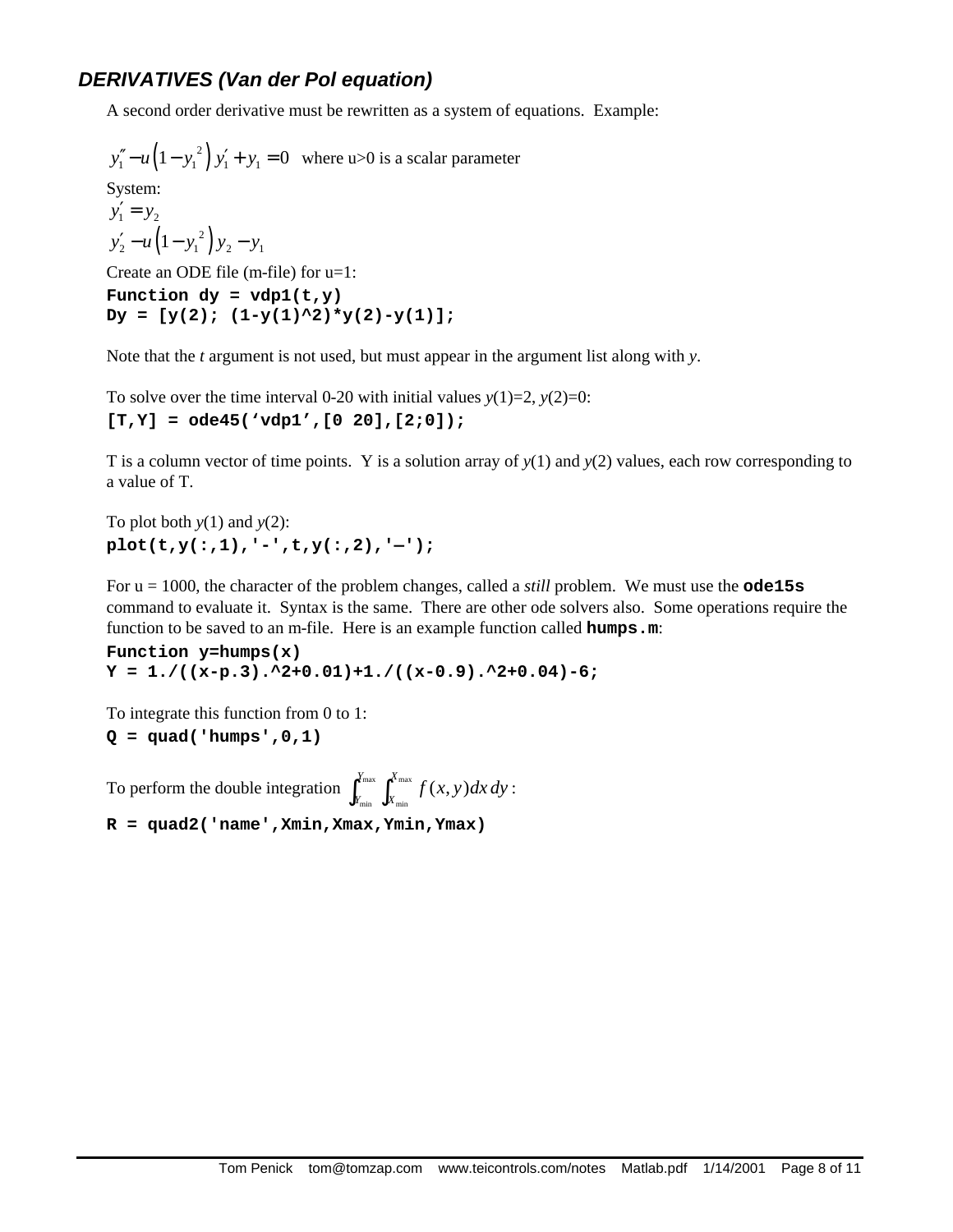#### *FOURIER TRANSFORM*

There are several tools for Fourier transforms and I don't fully understand this yet. The one I have used is undocumented except for the comments found by typing **help fourier** in the matlab window and that is **fourier()**. It only works for certain functions. **x** is the independent variable for the time domain and **s** is the independent variable for the frequency domain. Example:

```
syms s x \% Treat expressions with these variables as expressions
EX = exp(-0.2*x^2); % A gaussian
F = Fourier(EX,x,s); x=-8; s=x; X=[]; Y1=[]; Y2=[];
while x <= 8
  y1 = eval(expression); y2 = eval(F); Y1=[Y1,y1]; Y2=[Y2,y2]; X=[X,x];
    x=x+0.01; s=x;
end
plot(X,Y1,'LineWidth',3) % Plot the expression with a bold line
hold on
plot(X, real(Y2)) % Plot the Fourier transform with a thin line
hold off, grid on
```
In the example above, the line  $\mathbf{F} = \text{Fourier}(\mathbf{EX}, \mathbf{x}, \mathbf{s})$ ; says to perform the fourier transform on the expression stored in **EX** with respect to the independent variable **x** and store the result in **F** as a function of the variable **s**.

The function for the inverse fourier transform is **ifourier()**. I haven't tried this yet. It's use is in the following form; note the reversal of s and x.

```
Orig = iFourier(F, s, x): % Should return the original function from the example above
```
#### *EXPERIMENT WITH DFIELD AND PPLANE.*

**DFIELD5** is an interactive tool for studying single first order differential equations. When DFIELD5 is executed, a DFIELD5 Setup window is opened. The user may enter the differential equation and specify a display window using the interactive controls in the Setup window.

When the Proceed button is pressed on the Setup window, the DF Display window is opened. At first this window displays a direction line field for the differential equation. When the mouse button is depressed in the DFIELD5 Display window, the solution to the differential equation with that initial condition is calculated and plotted.

Other options are available in the Options menu. These are fairly self explanatory. The Settings option allows the user to change several parameters. Included here are the possibilities of using a vector field instead of the default line field, and of changing the number of field points computed and displayed.

**PPLANE5** is an interactive tool for studying planar autonomous systems of differential equations. When PPLANE5 is executed, a PPLANE5 Setup window is opened. The user may enter the differential equation and specify a display window using the interactive controls in the Setup window. Up to 4 parameters may also be specified. In addition the user is give a choice of the type of field displayed and the number of field points.

When the Proceed button is pressed on the Setup window, the PPLANE5 Display window is opened, and a field of the type requested is displayed for the system. When the mouse button is depressed in the PPLANE5 Display window, the solution to the system with that initial condition is calculated and plotted.

Other options are available in the menus. These are fairly self explanatory.

This is version 5.0b10, and will only run on version 5 of MATLAB.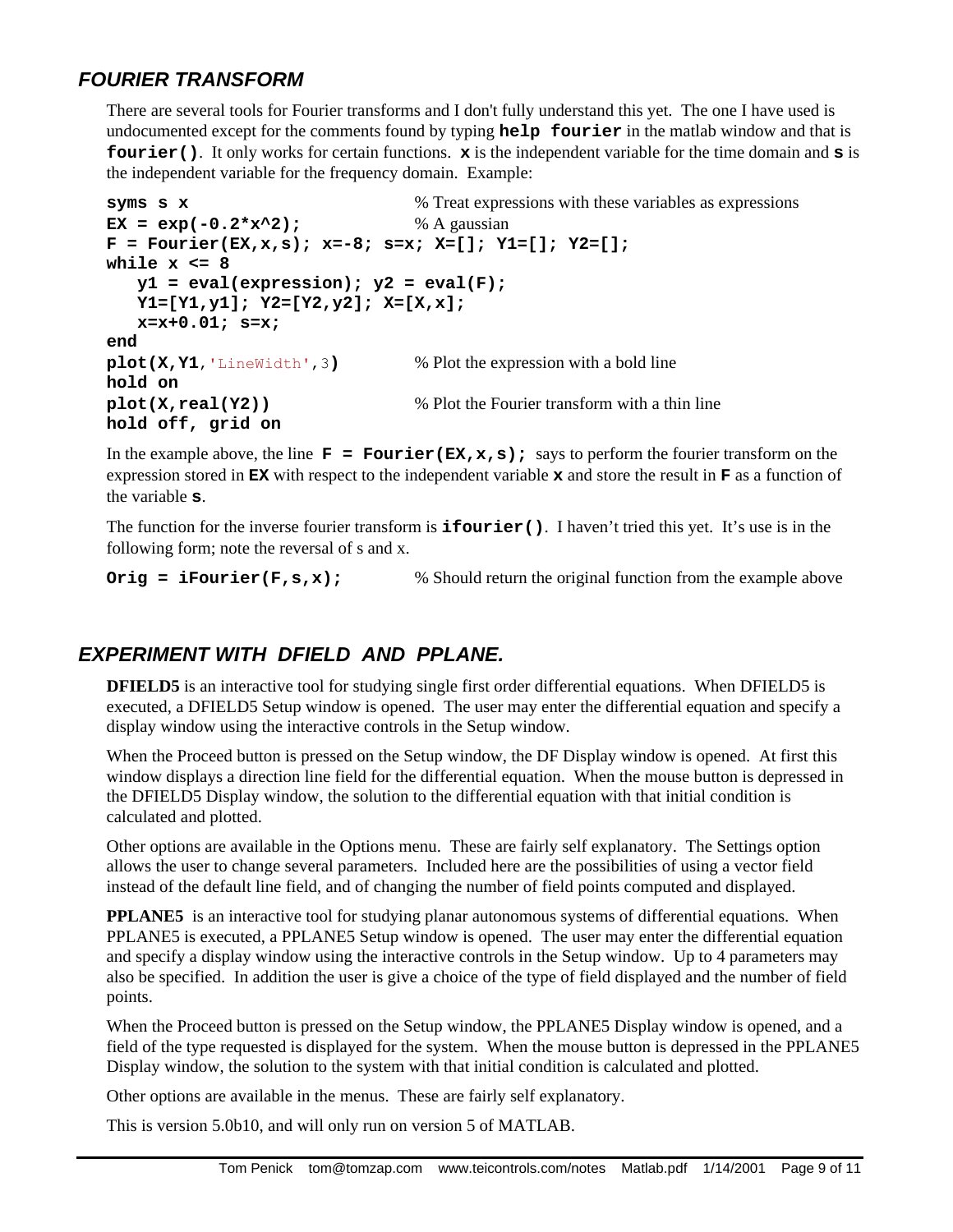## *MAKING MATLAB PROGRAMS RUN FASTER*

Matlab handles matrix operations efficiently. Loops such as if, for, while, etc., are handled much more slowly. For example one program I wrote using loops ran for 8 hours before I stopped it. The same program rewritten using matrices ran in 90 seconds. Many of the examples here use loops but could be rewritten to use matrices.

## *CREATING A GUI INTERFACE*

To invoke the GUI editor, type **guide** in the Matlab window. This brings up the Guide Control Panel. From this window, buttons, listboxes, text windows, etc., can be added to the figure window (which also comes up when the guide command is given). To make a button do something, use the Guide Control Panel to open the Callback Editor. Make sure the button is selected, and in the Callback Editor window, type the commands or function filename to be run. Program execution will be faster if functions are used. The manual suggests using a single function file with a switch/case statement to handle multiple buttons in your figure. This reduces the number of files associated with the figure and makes maintenance easier. For example:

```
function myGui(action)
switch(action)
     case 'load'
           load mydata
           set(gcbf,"UserData',XYData)
     case 'plot'
           XYData=get(gcbf,'UserData')
           x=XYData(:,1);
           y=XYData(:,2);
           plot(x,y)
     case 'close'
           close(gcbf)
end
```
This example executes code when one of the three buttons, **load**, **plot**, or **close**, is clicked. The term **gcbf** (Get Callback Figure) gets the figure handle. Similar terms are **gca** (Get Current Axes) and **gcbo** (Get Callback Object). The corresponding statement in the load button's callback window would be:

#### **myGui load**

To edit the current (previously created) figure, type **guide(gcf)** in the Matlab window.

There seems to be a problem with saving a figure in some directories. I am not sure if the directory needs to be on the Matlab path, or if it has to do with non-standard directory names such as those containing spaces, or if it is because there is another file somewhere with the same name. There will be no indication that there is a problem, so the user should verify that the files have actually been created. There will be 2 files, a **.m** and a **.mat**.